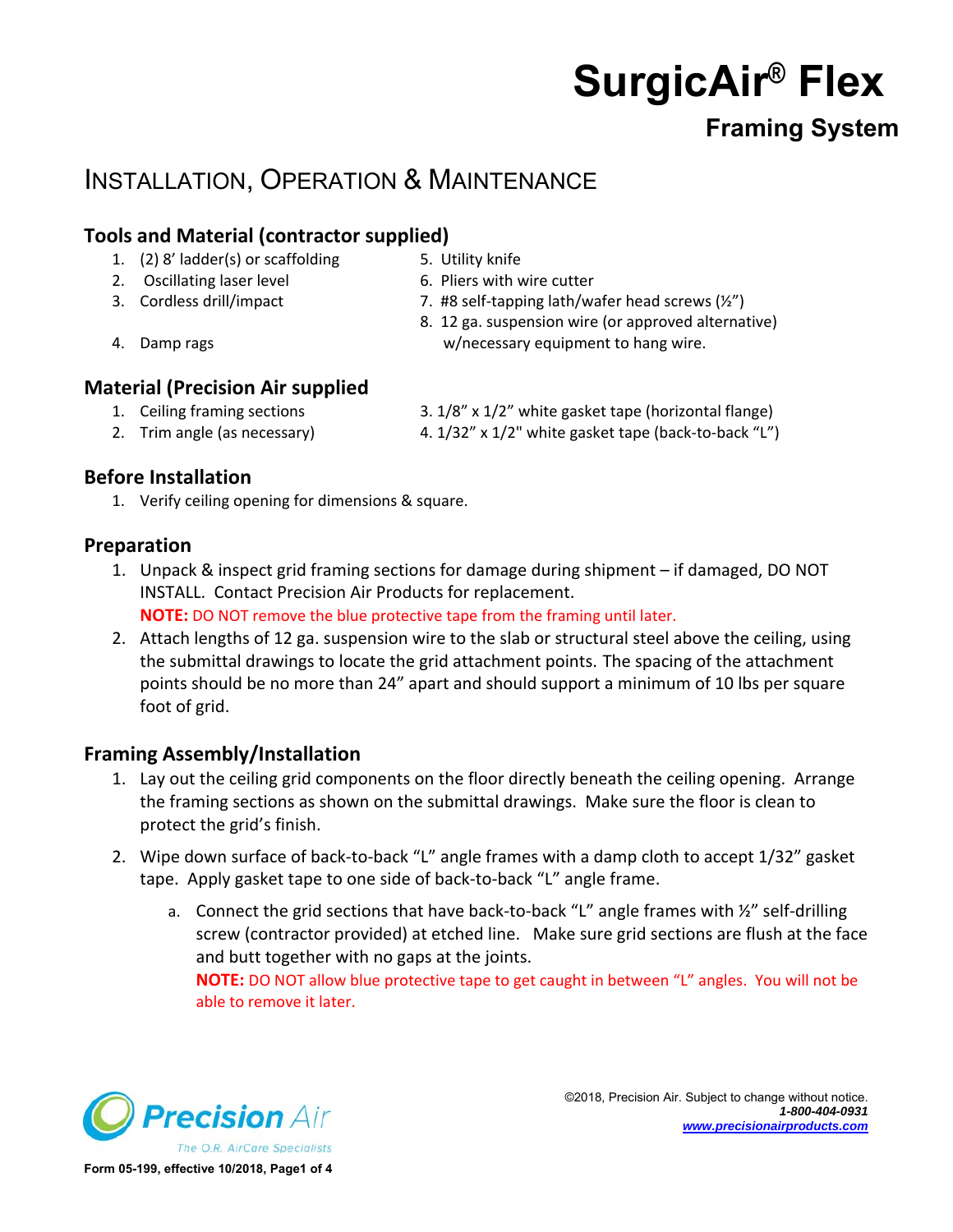

3. Wipe down the tops of the horizontal flanges to provide a clean surface for the gasket tape. Measure, cut and install sections of gasket tape on the top side of each horizontal flange of the grid. The tape edge should be installed as close to the edge of the flange as possible without hanging over and should be cut in the corners such that the tape on one side is aligned tight against the other.



#### **CONFORMANCE**

- clean cut
- no gap between gasket
- gasket not stretched
- excellent seal
- gasket tape flush to edge



#### **NON-CONFORMANCE**

- torn edges
- gaps between gasket
- no seal



#### **NON-CONFORMANCE**

- gasket stretched around corner
- diffuser or panel will not sit flush
- poor seal

©2018, Precision Air. Subject to change without notice. *1-800-404-0931 www.precisionairproducts.com*

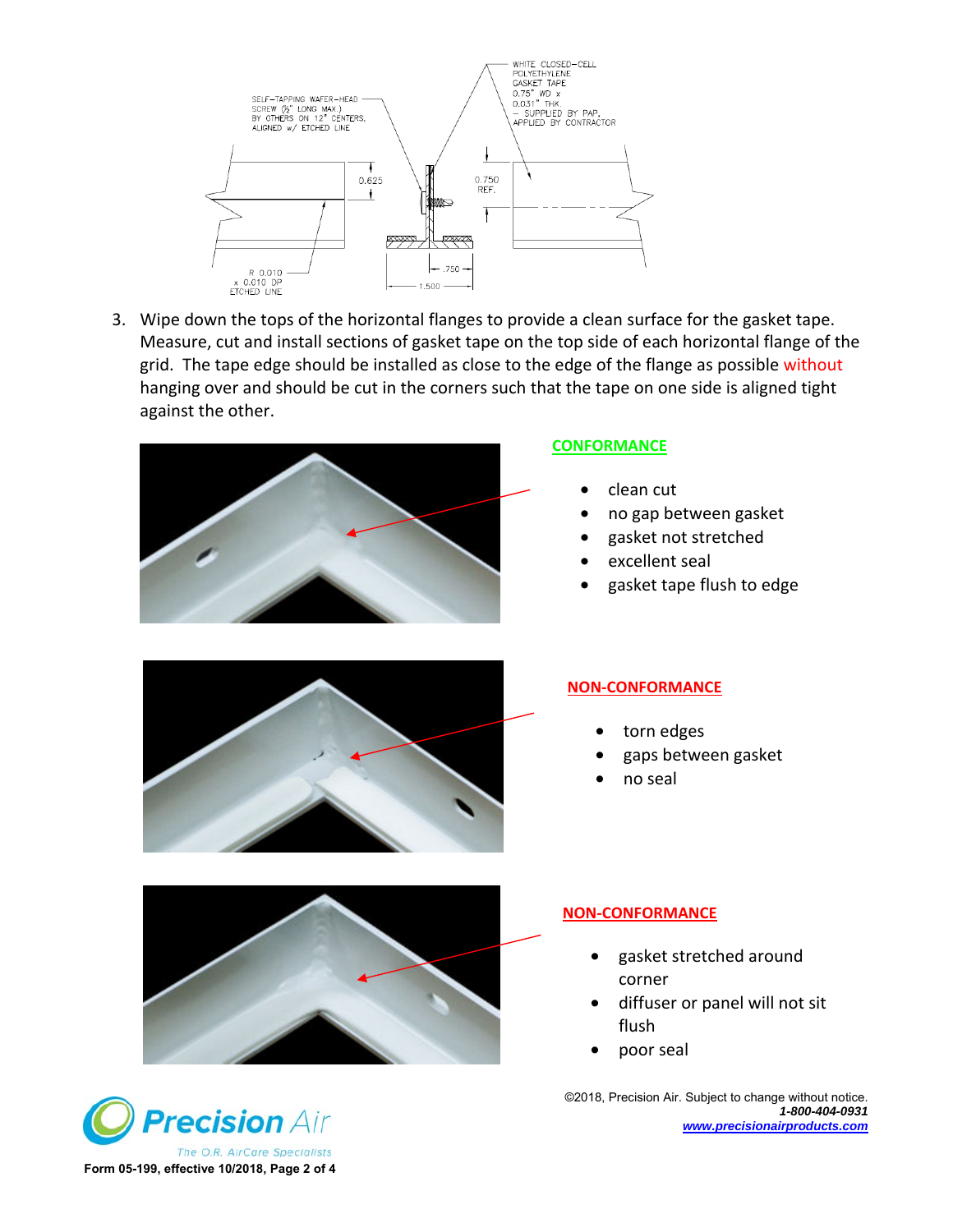

#### **NON-CONFORMANCE**

- gasket overlapped
- leaves gaps for contaminants
- poor seal
- 4. Raise the assembled grid into the ceiling opening, supporting it temporarily at a few points with the suspension wire. Lift in several places to help balance the grid and minimize bending. **Use care when handling the assembled grid, to avoid scratching the finish.**
- 5. Center the grid in the ceiling opening and secure it in place with the suspension wires. Snug the perimeter sections up against the ceiling first; then, working inward, level and secure the center sections.

**NOTE:** Check the grid for level from side to side and corner to corner. It may be necessary to pull down on the grid at the attachment points to remove any slack in the wire and to minimize settling once the diffusers, lights and fill-in panels are in place.

6. Locate the fill-in panels that will require a clearance hole for the equipment support hardware. Determine the required size, shape, and position of each clearance hole and mark the top side of the fill-in panels for cutting.

**NOTE:** Verify that the hole will be hidden by the boom escutcheon.



- 7. Install the cut fill-in panels as shown on the drawings. These fill-in panels are to remain in place during boom installation. The boom mounting hardware is to be installed through the hole in the fill-in panels to give a finished appearance to the grid after installation. **NOTE:** DO NOT CUT FILL-IN PANELS IN HALF. Fill-in panels MUST be cut out and installed prior to boom installation. Failure to do so will result in an "unsealed" connection.
- 8. Install the diffusers per separate PAP diffuser installation instructions.